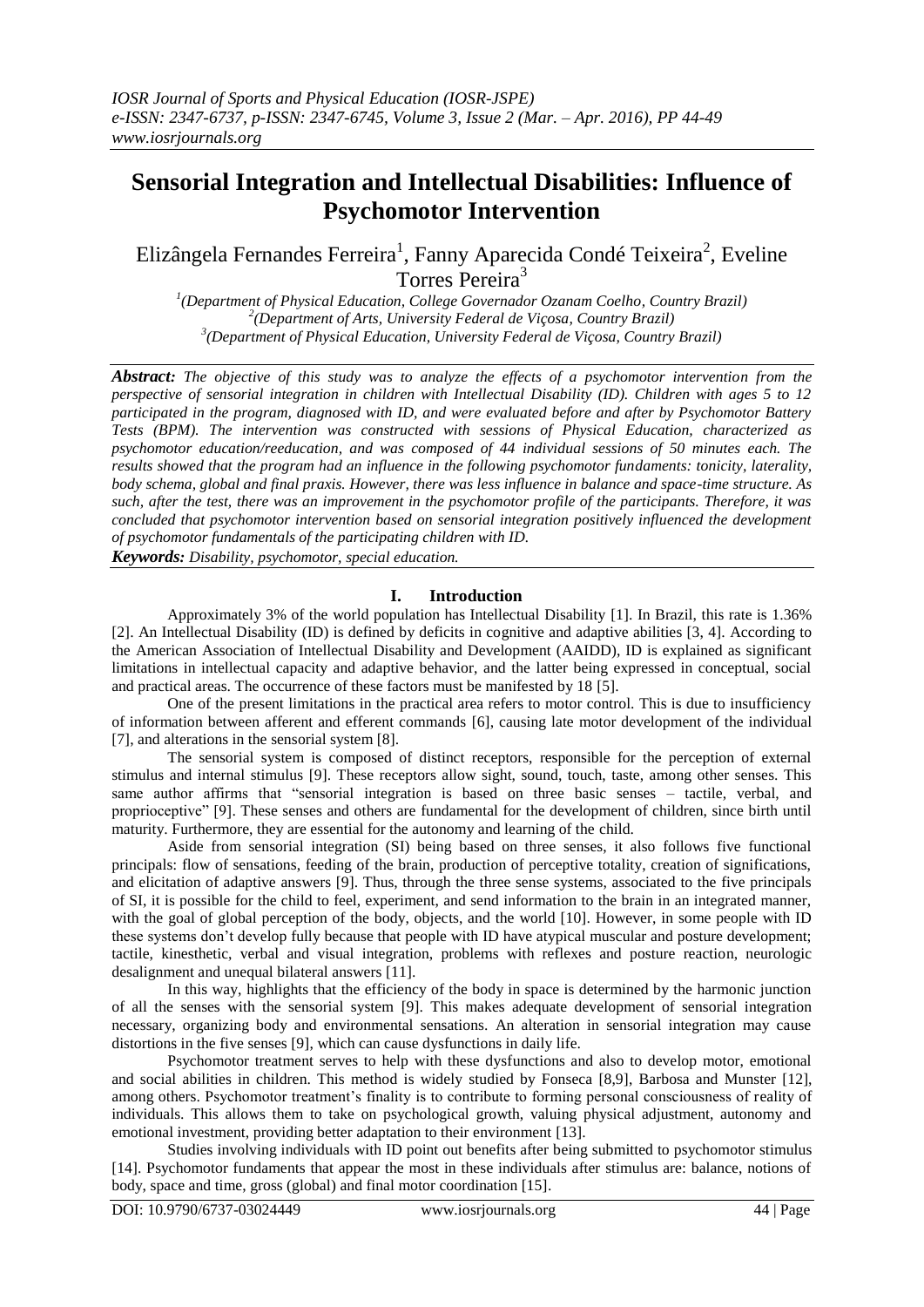As such, psychomotor stimulus can be an efficient tool in human development and in sensorial integration in children with ID because it improves motor, cognitive, emotional, and social function, and helps with daily tasks. Therefore, the goal of the study was to verify the effects of a psychomotor intervention program, based on the principles of sensorial integration in the development of psychomotor aspects in children with ID.

# **II. Methodology**

This study is characterized as field research since it analyzes the aspects of a unique group or community, highlighting the interaction between its components [16].

#### **2.1** *Participants*

The samples were 3 feminine children, with ages 5, 6, and 12, diagnosed with Down syndrome and Intellectual Disability, called in the study by P1, P2, and P3, respectively. The participants were admitted to the Laboratory of Psychomotor Stimulus. P2 and P3 also participated in aquatic activities for individuals with Down Syndrome. These activities were developed by the Department of Physical Education of the Federal University of Viçosa in Minas Gerais.

#### **2.2** *Instruments*

To collect data, Psychomotor Tests Battery of Fonseca – PTB [8] was used to evaluate the psychomotor abilities of the participants, pre and post intervention. The PTB is composed of seven items identified as psychomotor factors (tonicity, balance, lateralization, body schema, space-time structuring, global and fine praxis). These factors were split into 26 subfactors, with tasks ranged from 1 to 4 according to the performance of the child, with 4 being the best score. Dividing the total value of the subfactors by the number of corresponding tasks to each factor, the values of 1 to 4 are obtained, which are added and become the psychomotor profiles of superior, good, normal, below normal, deficient (see Table 1).

| Tuble 1: 1 office of 1 110 and payenomotor promic |                             |                       |  |  |  |  |  |
|---------------------------------------------------|-----------------------------|-----------------------|--|--|--|--|--|
| PTB points                                        | Type of psychomotor profile | Learning difficulties |  |  |  |  |  |
| 27-28                                             | Superior                    | ---                   |  |  |  |  |  |
| $22 - 26$                                         | Good                        | ---                   |  |  |  |  |  |
| $14 - 21$                                         | Normal                      | ---                   |  |  |  |  |  |
| $9-13$                                            | Below normal                | Minor and specific    |  |  |  |  |  |
| $7 - 8$                                           | Deficient                   | Significant           |  |  |  |  |  |

**Table 1**: **Points of PTB and psychomotor profile**

Besides PTB, a field journal was carried out post fact. After each intervention, the observations were logged in the form of semi standard reports used in the laboratory. The reports contained information referring to motor, social, and emotional behavior of the children; answers from students from the proposed activities; main difficulties and improvements pointed out in the sessions.

## **2.3** *Procedures*

The present study came out of a scientific initiation project paid by the Foundation for Research of Minas Gerais (FAPEMIG). The study was approved by the Ethics Committee of Research in Human Beings of the Federal University of Viçosa. After authorization of legal guardians, using the Terms of Informed Consent, the procedures began: the initial psychomotor evaluation, followed by the application of psychomotor intervention, and then the final psychomotor reevaluation.

The participants were analyzed individually by two evaluators trained to apply PTB to obtain concordance between the observers. The sessions of the intervention program were based on the Relational and Functional Psychomotor approach, together with the Sensorial Integration of Ayres approach. The first is a method to test the body, with the objective of recovering emotional factors of the child through playing [17]. The Functional psychomotor approach is based on diagnoses of the psychomotor profile and the prescription of exercises to solve possible inefficiencies of motor development [18]. The intervention was administered by the researchers and was carried out at LEP/UFV, which is spacious, well illuminated and with little noise.

The program was applied individually once a week during ten months, lasting fifty minutes each session, in total forty-four sessions. The activities followed a gradual process, proceeding from simple to complex tasks in a ludic way and encompassed psychomotor fundaments. Furthermore, all the sessions used sensorial, sound, texture, smell, etc resources. Tasks involved coloring with focus on laterality, painting, making balls, drawing, jumping rope, dorsal and ventral decubitus and hand-and-knee tunnel passing, throwing balls, kicking balls, paper chains, games that involve quick thinking and perception of time and space, educational toys with tactile and color perception, among others. After 44 sessions, the three participants were submitted to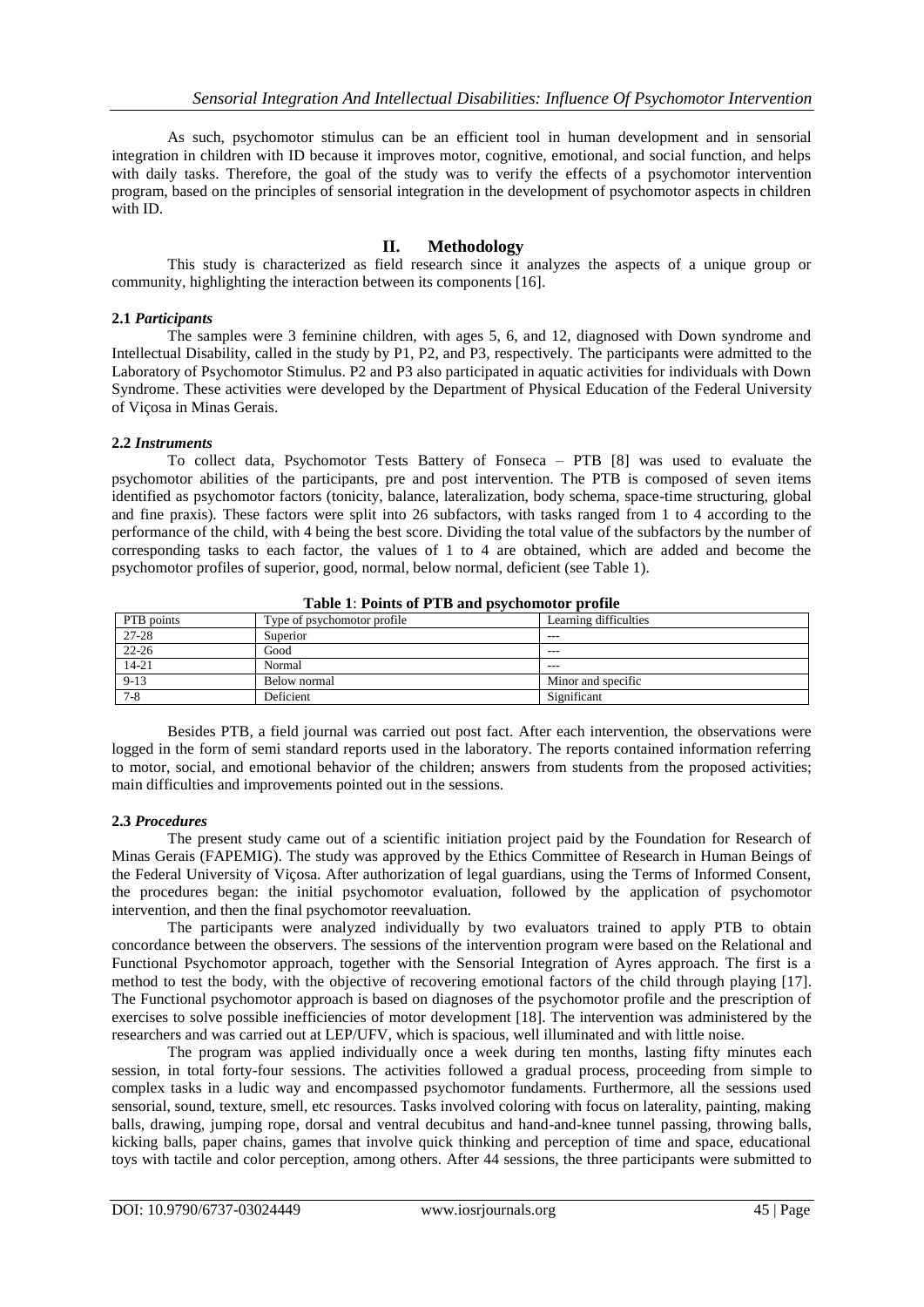psychomotor reevaluation. Balls, arcs, jump, rope, paper, figures, glue, string, music, play dough, sand, paint, brushes, rags of different textures, and memory games were used as pedagogical materials.

#### **2.4** *Statistical Analysis*

Descriptive statistical analysis was used to interpret the quantitative data obtained from the PTB. For qualitative data, field journals were evaluated and analyzed, looking to verify the work potential of each participant.

## **III. Results**

Table 2 shows the individual results of the psychomotor profile pre and post program, followed by the final scores obtained by the participants. It was observed that the program of psychomotor stimulus based on the principals of sensorial integration was effective to improve the psychomotor profile of the participants.

|                                                |  | Table 2: Individual results of psychomotor profile before and after intervention |
|------------------------------------------------|--|----------------------------------------------------------------------------------|
| $\mathbf{D}_{\text{max}}$ is the second inter- |  |                                                                                  |

| Participants   | Pre-intervention |         |              |    |           |               |
|----------------|------------------|---------|--------------|----|-----------|---------------|
|                |                  | SЕ      | Profile      |    | <b>SD</b> | Profile       |
| P <sub>1</sub> |                  | 0.45    | Deficent     | 10 | 0.58      | Below normal* |
| P <sub>2</sub> | 10               | 0.57    | Below normal | 16 | 0.98      | Normal*       |
| P <sub>3</sub> | $\overline{1}$   | 0.42    | Below normal | 16 | 0.79      | Normal*       |
| . .            |                  | - - - - | .<br>$\sim$  |    | $-$       | .             |

\* rate of observer concordance  $0.87$ ; P = points obtain by psychomotor battery tests; SD = standard deviation. Source: research data

The performance results of psychomotor factors pointed out that tonicity, laterality, body schema, global and fine praxis were improved, while balance and space-time structure did not vary.

Fig. 1. Graph referring to the psychomotor performance by factors of the participants pre and post interventions.



Figure 1. Graph related to psychomotor performance by factors of participants in pre- and post-intervention

The participants P1, P2, and P3 initially reached levels 2, 2, and 1, respectively, in the factor tonicity. After the program, the level increased to 3 in all participants, noting that 4 is the max.

|                       | Tabic 5. shows the points of each participant s psychomotor subfactors, pre and post program. |                  |  |  |                   |  |  |
|-----------------------|-----------------------------------------------------------------------------------------------|------------------|--|--|-------------------|--|--|
| Psychomotor fundament | Psychomotor subfactor                                                                         | Pre-intervention |  |  | Post-intervention |  |  |
|                       |                                                                                               |                  |  |  |                   |  |  |
| Tonicity              | Extensibility                                                                                 |                  |  |  |                   |  |  |
|                       | Passiveness                                                                                   |                  |  |  |                   |  |  |
|                       | Paratonia                                                                                     |                  |  |  |                   |  |  |
|                       | Synkinesis                                                                                    |                  |  |  |                   |  |  |
|                       | Dyskinesia                                                                                    |                  |  |  |                   |  |  |
| Balance               | Immobility                                                                                    |                  |  |  |                   |  |  |
|                       | Static balance                                                                                |                  |  |  |                   |  |  |
|                       | Dynamic balance                                                                               |                  |  |  |                   |  |  |
| Body schema           | Kinesthetic Sense                                                                             |                  |  |  |                   |  |  |

**Table 3: shows the points of each participant's psychomotor subfactors, pre and post program.**

DOI: 10.9790/6737-03024449 www.iosrjournals.org 46 | Page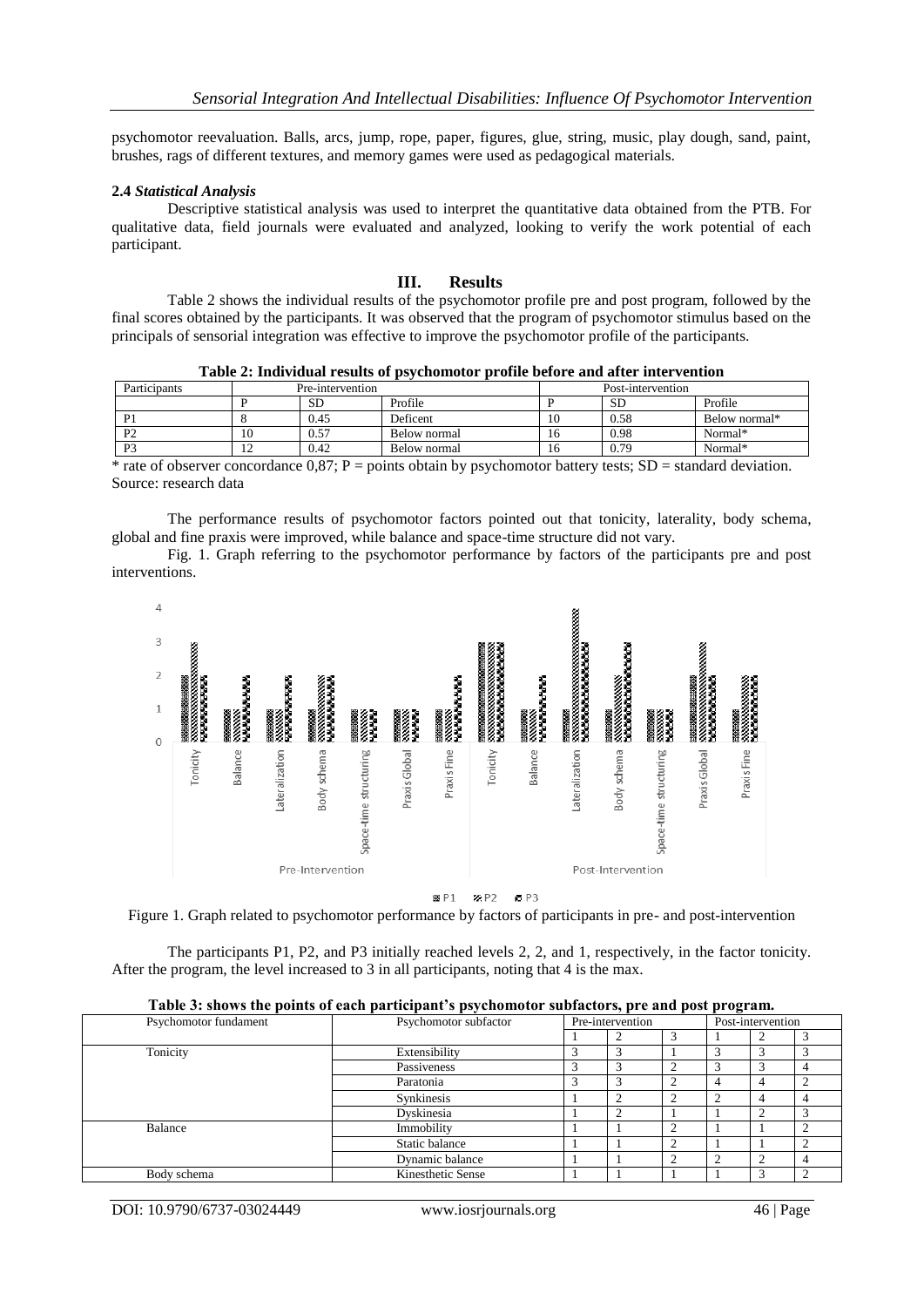|                      | D-E Recognition            |    | 2 |                |                |            | 3             |
|----------------------|----------------------------|----|---|----------------|----------------|------------|---------------|
|                      | Auto-image                 |    | 3 | 3              | 2              |            | 3             |
|                      | Gesture imitation          |    |   | $\overline{2}$ |                |            |               |
|                      | Body drawing               |    |   | $\overline{2}$ |                |            | $\mathcal{R}$ |
| Space-time structure | Organization               |    |   |                |                |            |               |
|                      | Dynamic structure          |    |   | $\overline{2}$ |                |            |               |
|                      | Topographic representation | ** | ◠ |                | **             | ◠          |               |
|                      | Rhythmic structure         |    |   |                |                |            |               |
| <b>Gross Praxis</b>  | Oculus manual              |    |   |                | ↑              | ◠          |               |
|                      | Oculuspedal                |    | っ | $\overline{c}$ | $\overline{c}$ | 4          |               |
|                      | Dissymmetry                |    |   |                | $\overline{c}$ | $\sqrt{2}$ | $\mathcal{R}$ |
|                      | Disassociation             |    |   |                |                | 2          |               |
| <b>Fine Praxis</b>   | Manual dynamic             |    |   | $\overline{c}$ |                | ി          |               |
|                      | Tapping                    |    |   | 3              | $\overline{2}$ |            | 3             |
|                      | Velocity-precision         |    |   |                |                |            |               |

\*\* dispensible task up to 5 years old. Source: research data.

It can be observed that the majority of sub-factors had a point increase post-program, contributing to the alteration in the psychomotor profile of the participants.

In the subfactors related to lateralization, P2 showed left eye, left hearing, manual right, and right foot preference, before psychomotor stimulus. After the sessions, the right side was predominant, as shown in Table 4.

| Table 4: Points obtained by each child in the lateralization subfactors. |  |  |
|--------------------------------------------------------------------------|--|--|
|--------------------------------------------------------------------------|--|--|

| Participant                                                                                                 | Pre-intervention |           |        | Post-intervention |         |         |                         |      |
|-------------------------------------------------------------------------------------------------------------|------------------|-----------|--------|-------------------|---------|---------|-------------------------|------|
|                                                                                                             | Hearing          | Sight     | Manual | Foot              | Hearing | Sight   | Manual                  | Foot |
| D <sub>1</sub>                                                                                              | ப                | <b>RR</b> |        |                   | RR      | ப       |                         |      |
| P <sub>2</sub>                                                                                              | RL               | RL        | л      |                   | RR      | $_{RR}$ | $\overline{\mathbf{v}}$ | -    |
| P <sub>3</sub>                                                                                              | ப                | <b>RR</b> |        |                   | RR      | LIN     |                         | -    |
| $c_{\cdot}$ 1 $c_{\cdot}$ DI<br>$\cdot$ 1.10 $\sqrt{2}$<br>$\sim$ $\sim$<br>$\cdot$ 1.0 11.<br>.<br>. 1 T T |                  |           |        |                   |         |         |                         |      |

Legend: LL= left, left; RL= right, left; RR= right, right; L= left; R= right. Source: research data

During the initial test, P2 showed hesitation, confusion, and did not execute some PTB tasks, receiving 1 point. However, by the end of the test P2 had evolved to level 2, executing all tasks, although still showing hesitation and confusion. P1 showed right eye, left manual and right foot preferences, before the interventions.

# **IV. Discussion**

Different studies point out that children with disability, being physical or intellectual, may show late development in psychomotor and cognitive functions [19, 20]. However, this does not mean that these people cannot reach a normal level or even a superior level in different stages of development [21]. Studies indicate that even though people with ID might have low psychomotor performance, intervention programs can positively influence them [14]. The present study has proven that this is true since all three participants show improvements.

Ludlow and Allen, while studying the effects of psychomotor stimulus in children with Down Syndrome, noticed favorable effects in the development of the child. However, the subfactor tonicity is critical for these children because they show disability in adjusting tonic function, with a tendency of hipotonicity [23], characteristic of this syndrome. Nevertheless, the results of this research show an evolution in the tonicity factor, considered the fundamental pillar of motor and posture activities as it prepares movement, sustains motor gestures and keeps balance [22, 23, 24].

Stresses that a program of systemic physical activity may provide benefits in quality of life, such as better motor abilities and emotional state [25]. Studies such as Wiest and Goerl [26] point out alterations in social, emotional and motor behavior through psychomotor interventions are positive, emphasizing that psychomotor functions must be worked alongside sensorial-motor development. As observed by the data, P1, P2, and P3 showed similar alterations after intervention.

In relation to the difficulty of balance in the test subjects, only P3 evolved with intervention, but Santos, Weiss and Almeida [21] affirm that some children with Down syndrome can't stay balanced on one foot for more than two seconds. This present study confirms this information, since PTB tasks that demand one-foot balance were not successful. Moreover, people with ID may develop altered steps, low manual activities, along with other uncoordinated activities. The pattern of observable movements in a child with ID consists of clumsy walking, lowered head, and feet lifted while starting to walk. During the psychomotor activities developed in the program, aspects of clumsy walking with hip abduction and lowered head were observed [27].

Body schema in children with ID, may be reduced due to cerebral functions being affected by the disability, delaying development. In this study, all three participants initially showed low levels in this subfactor [28]. This was also observed in the study of Côrrea, Silva e Gesualdo [29], which evaluated 15 children and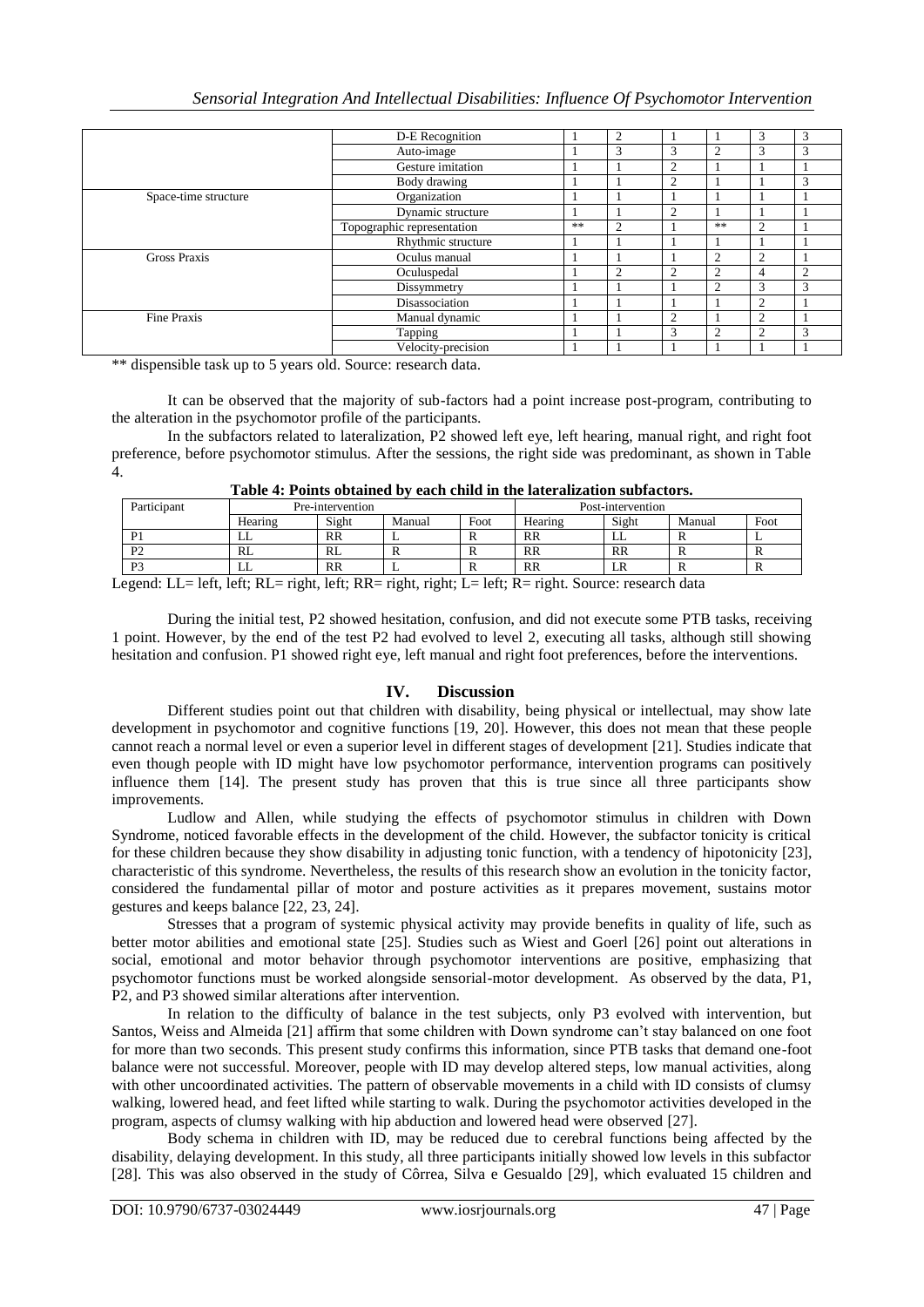teenagers with Down syndrome and all showed delay in corporal structure. It is known that this fundament is influenced by tonicity, balance, and laterality. It also contributes to space-time organization [8].

In this study, space-time organization was constant in pre and post program in all participants. The structuring of symbolic representations, which occurs naturally in the development in "normal" people, does not take place in the same way in individuals with ID [30]. As such, The demonstration of the movement is crucial. The tasks of the Psychomotor Tests Battery (PTB) of this subfactor interferes in the comprehension of said tasks because they demand understanding of simple and complex orders, in addition to numerical and mathematical acquisitions [31]. Moreover, Souza found difficulties in space-time structure and verbalization while analyzing the psychomotor profile of children with ID, with temporal organization being the greatest deficit in these children [32].

Laterality establishes itself physically around age 4 to 5, which justifies the hesitation of P1. This result can be observed in the study of Almeida [19] , in which the majority of children with ID showed undefined laterality. In addition to this, individuals with Down syndrome have cerebral abnormality, which can affect manual laterality [8, 33]. In this case, the variation of manual preference in P2 and P3 may be related to this disorder.

In general, PTB tasks and other activities that involve fundaments related to fine praxes are difficult to be executed by the participants. Similar results were also found in other studies such as Santos, Weiss and Alemida [21] and Bianconi, and Muster [14]. In the last study, after intervention, fine motor ability was improved. The low performance of the three participants in the present study could be related to hypotonia [34], since all three participants presented high levels of hypotonia due to Down syndrome.

Nevertheless, it is important to consider that children with ID follow the same phases of development in a typical child, but is delayed in the former, making stimulus necessary [35]. Guralnick [36] exposes the benefits of motor intervention and arguments that the effects of such programs can provide long term benefits to these individuals and their families.

## **V. Conclusion**

The results of this study verified that the children presented evolution in tonicity, laterality, body schema, global praxes and fine praxes. On the other hand, balance and space-time structuring did not present variation. However, all the participants in this research had positive improvement in general psychomotor profiles. Therefore, the program positively influenced the profile of the participants.

Even though this study showed some benefits of psychomotor intervention based on sensorial integration, the study had some limitations for significant affirmation, such as the small number of participants and the instrument used to evaluate psychomotor fundaments was too complex for children with Intellectual Disability. Tasks related to space-time structuring and the non-application of biopsychosocial or sociodemographic questionnaires were lacking to better characterize the sample.

Therefore, studies with psychomotor intervention with larger groups of people with Intellectual Disability are suggested. Another factor to analyze is if there is influence in group or individual programs. As such, instruments with adequate psychociometric parameters to analyze better the profile can contribute considerably to adapted physical education.

#### **References**

- [1]. J. Matson, B. Brian, H. Megan, M. Michael, Scaling methods to measure psychopathology in persons with intellectual disabilities, Research in Developmental Disabilities, 33, 2012, 549–562.
- [2]. Brasil. Instituto Brasileiro de Geografia e Estaística.
- [3]. A. Eisenhower, B. Baker, J. Blacher, Early student–teacher relationships of children with and without intellectual disability: Contributions of behavioral, social, and self-regulatory competence, Journal of Psychology, 45, 2007, 363-383.
- [4]. D.P. Freitas, G.M. Rodrigues, O processo de aprendizagem mediado pelo meio líquido: uma experiência com uma pessoa com síndrome de Momo, Revista Mackenzie de Educação Física e Esporte, 6(3), 2007, 119-125.
- [5]. R. Schalock, S. Borthwick-Duffy, V. Bradley, W. Buntinx, D. Coultler, E. Craig, et al. *Intellectual Disability: Definition, Classification, and Systems of Supports* (Library of Congress Cataloging-in-Publication, 2010).
- [6]. S.S. Mansur, A.J. Marcon, J. Adair, Perfil motor de crianças e adolescentes com deficiência mental moderada, Revista Brasileira de Crescimento e Desenvolvimento Humano, 16(3), 2006, 09-15.
- [7]. T.M. Heringer, J.P.R. Costa, C.B. Neves, Avaliação do desenvolvimento motor em crianças e adolescentes de ambos os gêneros com necessidades especiais, Littera. Doscente e Discente em Revista, 2(2), 2012, 1-17.
- [8]. V. Fonseca, *Manual de Observação Psicomotora* (Porto Alegre, RS: Artes Médicas, 1995).
- [9]. V. Fonseca, *Desenvolvimento psicomotor e aprendizagem* (Porto Alegre, RS: Artmed, 2008).
- [10]. M.H. Zanata, A contribuição da estimulação para a aprendizagem, Revista da Educação do Ideau, 9(20), 2014, 1-12.
- [11]. E. Mauerberg-de-Castro, *Atividade física adaptada* (Ribeirão Preto, SP: Tecmedd, 2005).
- [12]. G. O. Barbosa, M. A. Munster, Influência da equoterapia no desenvolvimento psicomotor de pessoas com necessidades especiais. Revista Educação Especial, 26, 2013, 451-463.
- [13]. I. C. B. Figueiredo, *A importância do desenvolvimento neuropsicomotor em crianças de 2 a 4 anos*, monografia, Rio de Janeiro, graduate in psicomotricidade, Universidade Candido Mendes, RJ 2005.